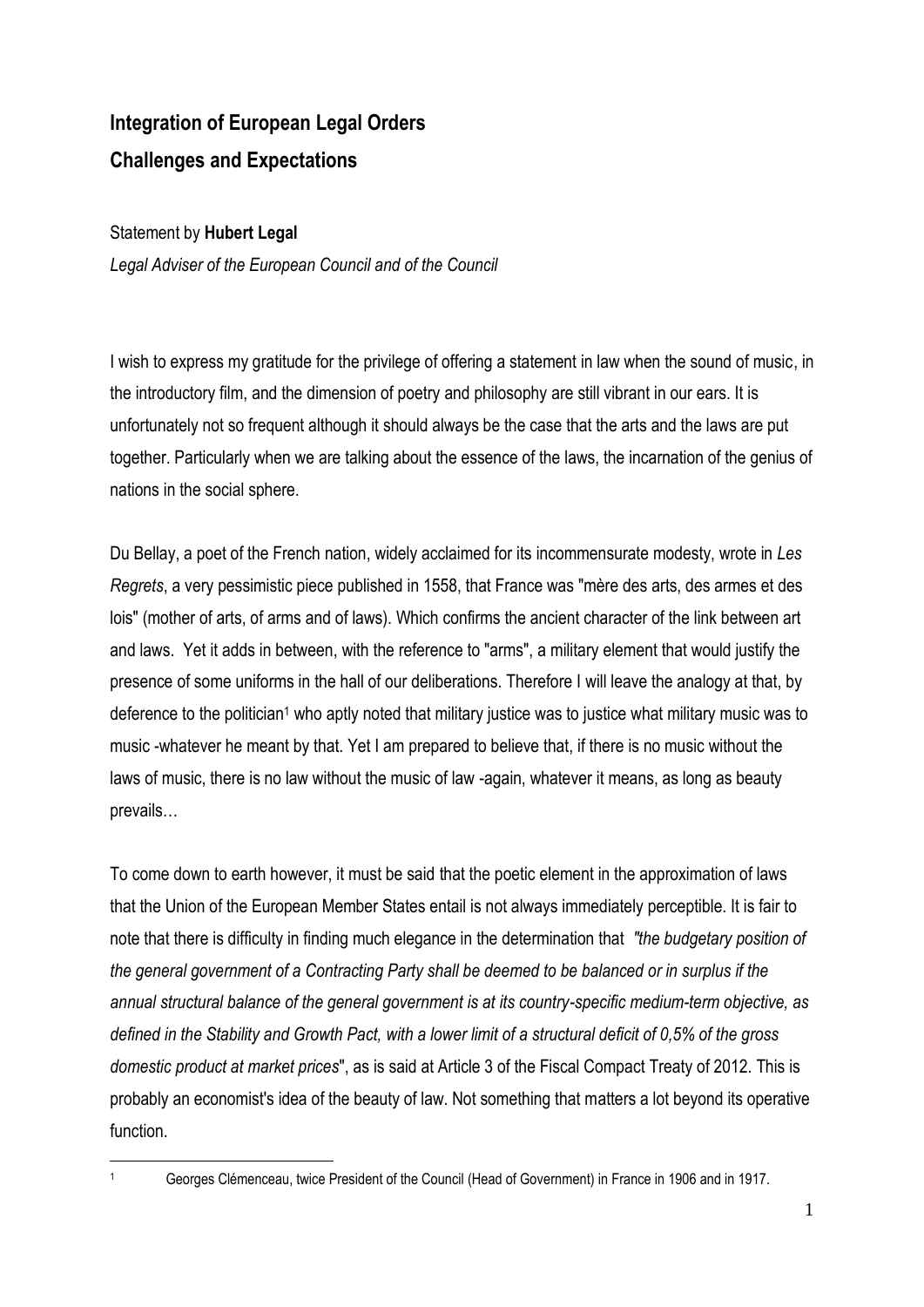The fact is, we come from different legal surroundings in our old and not-so-old Member States and it is hard to maintain that a well-chosen word can have only one sense and should be retained, in good legislative drafting, by preference to a tortuous description of effects and exceptions. This is the classical purity of the Civil Code, whose accuracy Flaubert offered to fellow novelists as a model of style. *Les hommes naissent et demeurent libres et égaux en droits*.

"Sensible ideas can be expressed clearly

And the words to tell them come to mind easily."

But our ears are bound to be exposed to the inelegance of pen of negotiating business lawyers, who, when drafting contracts, think of the interests of their clients and disregard the global stylistic picture, better left to scholars and constitutionalists. One must admit that law reduced to an instrument of the world of economic affairs, to an operational kit of legistics, is not only the result of our diversity of spontaneous references, that makes a cleaner approach difficult, it is also the consequence of the practical influence of common law methods in the context of globalisation. These methods do not recognise a lot of merits to unqualified statements of a general character and display limited confidence in the hierarchy of norms. The school of pragmatism is a school of caution, particularly applied to concepts -that are so dangerously open to unforeseen developments in the course of judicial deliberations. And it is fair to recognise that the creativity expected of judicial thinking and the role of judges in making the law are greater in common law England, for example, than they are in the continental tradition dating from the nineteenth century for which the judge is but the mouthpiece of the law. A freer judge calls for a more prudent legislator. Rigorous regulations for literary judgments. But our European Union judiciary maintains a style that is mainly regulatory, in a compromise between the very short, blunt, affirmative style of the Conseil d'Etat and the more lengthy exposition of the merits of each of the legal arguments raised in the claims, German style. But, short or long, the ECJ speaks as a collective body, without dissenting opinions, and individual views are left to advocates general - whose opinions do not form part of the jurisprudence. Thus, as a whole, the Court contributes to the simplicity of law and the hierarchy of norms.

And the European project, the basis of our collective law-making, finds its origins in a vision that was not mercantile, but idealistic. The purpose of the Monet/Schuman plan of 1951, as any first year student of European law learns, was to create the conditions of a political Union through the creation of a Common Market that would teach participants to work together on the basis of identical norms and procedures. From cooperation to harmonisation in the field of economics, from there to the rest of social life with an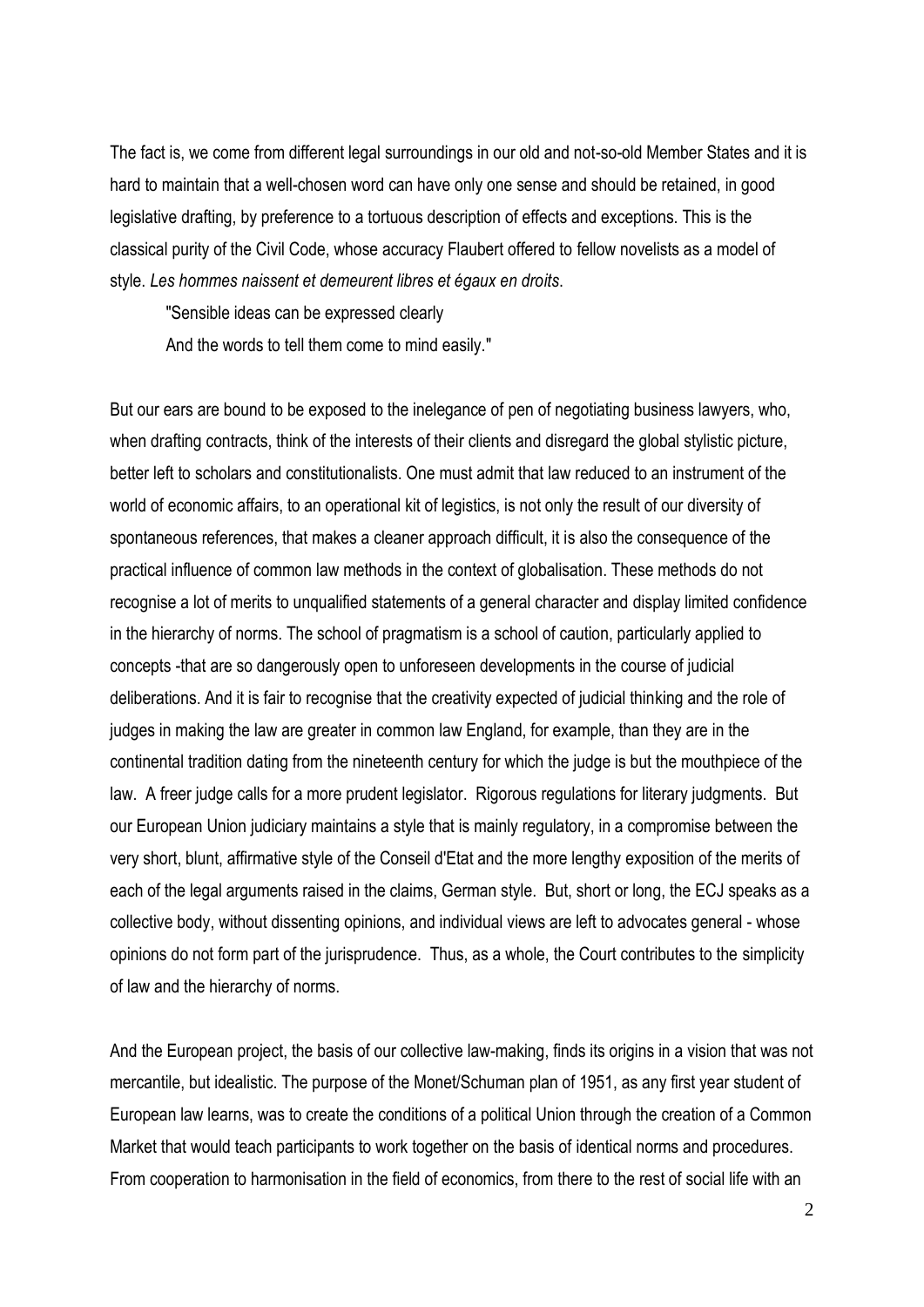explicit prospect of natural evolution into political federalism at the end of the integration course. If that were to improve economic competitiveness and facilitate growth along the way, very fine but the predominant purpose was elsewhere. It was not to foster economic liberalism -a word which was still largely anathema in most European States in the fifties -east or west- that were embarked in heavy State spending in reconstruction plans. It was to unite the minds of the peoples around a project based on peace, reason and humanism. European economics were a tool to start walking away from a political culture of nationalism and confrontation, not an end in themselves but a device to make people carry on with their tasks only to discover, one day, that they are all together in the same boat and rowing in the same direction, in a community of law, a community based on the Rule of Law, of which the political unification would be a mere formality.

The plan was hugely successful although it did not work out as foreseen. Economists proved so hopeless in their area of supposed competence that they were put in charge of governing society at large instead of the coal and steel industry alone. Political society took its revenge by turning away from the ideal of Christian solidarity of the Alsatian-Luxemburgish fathers and seeking consolation in a generalised contempt of political elites and particularly those of the Carrefour Schuman in Brussels. Yet the Union machinery worked like mad, took control of close to 80% of the set of norms governing the life of its Member States, whose number increased over four times in actually very few years to cover almost the whole of geographic and historic Europe. People did find themselves rowing together in this enlarged and consolidated boat, profoundly and intimately interdependent, yet not on the verge of being politically unified. *United in our diversity*? Well, actually, not that diverse, with a little help from globalisation and co-decision, but not that united either.

Who knows what to make of the current uncertain times? Euro-scepticism is a radical expression of the reluctance to achieve the transfers of competence that would make the State level of government essentially superfluous. It is also a sign of the realisation that the issue is actually behind us, that national government structures have already lost in many Member States much of their relevance and of their authority. The move to a European Council based institutional framework of the Union has reduced the effective decision-making centre of many Member States to a relatively isolated Head of State or of Government, with a very weakened upper and middle superstructure and, conversely, an increased autonomy of the lower echelons. There is no adequate replacement at Union level for this loss of knowledge and wisdom that is perceptible. The Brussels bureaucracy is actually in small numbers, with real competence principally in the Commission. I count out of course the hordes of lobbyists, agents of interest groups, think tanks, consultants, activists and true believers posturing as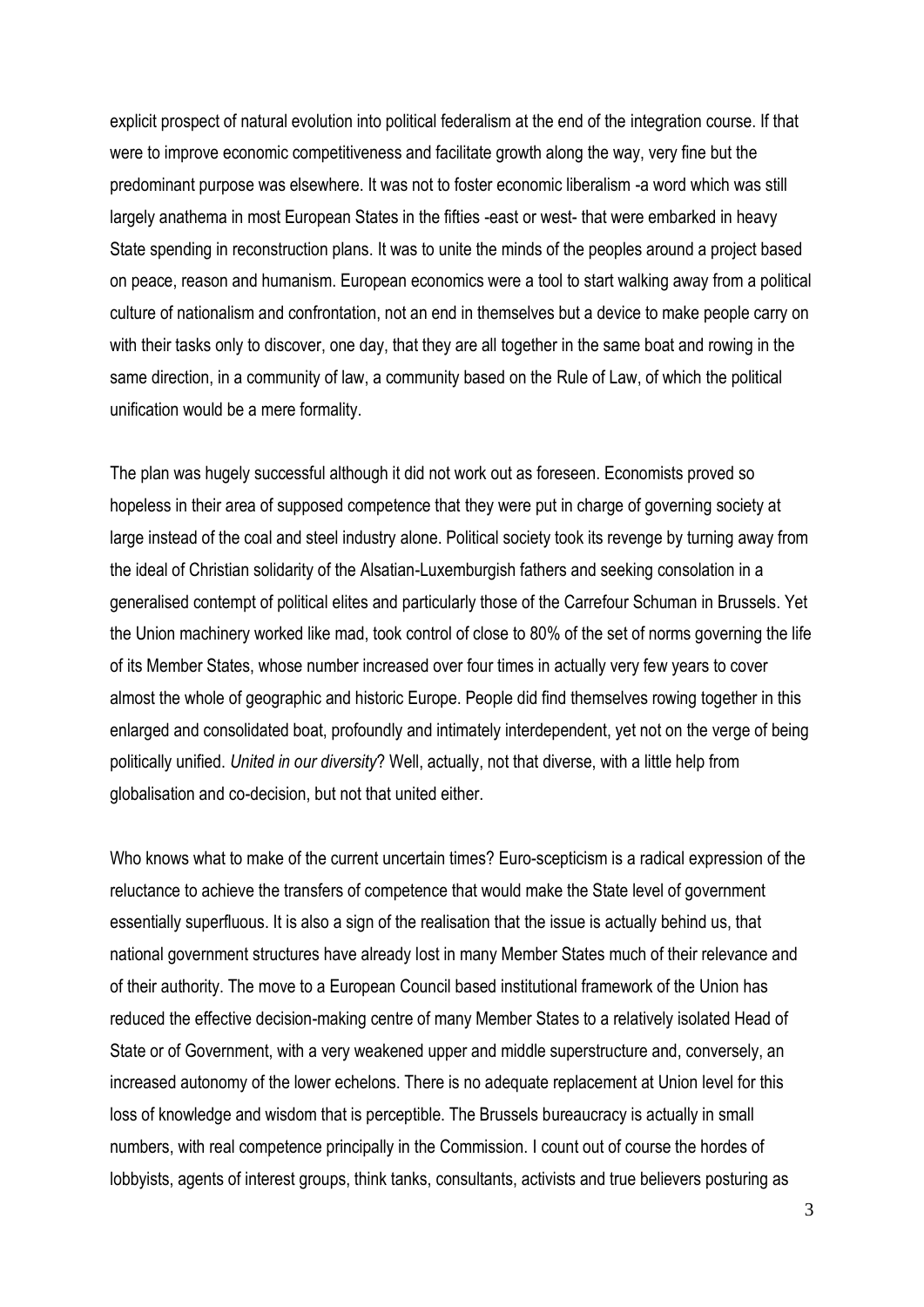stakeholders and as representatives of civil society, who offer to institutions a distorted and misleading view of the reality of the Member States, including their legal orders and the state of their public opinions, and whose ability to provide any relevant and impartial contribution ought to be questioned, were it only for the sake of democracy, fairness and good administration.

There is manifestly little appetite in the present context for increasing the size or expanding the authority of the Brussels institutions. Yet the permanent state of transition we live in has the effect that something has disappeared in the picture that has to do with the culture of constitutional and administrative history. Those who knew at home are vanishing from the operational landscape and it cannot be expected that any replacement will be found in Union bureaucracies that have developed away from any native soil leaving aside that of Bruges, admittedly a very nice one…-and have always believed that national systems and manners were a barrier to harmonisation.

We stand in a partial vacuum between two stages with a head that is too small on a body that is strong in places but poorly coordinated. Of course things will evolve and such incoherencies are natural to any process of growth that is not linear. The enlargement of 2004 certainly was instrumental in keeping the Union together in difficult times. It faced criticisms from some, in the founding Member states, who thought that a territorial expansion of the Union put it at risk of being reduced to a free trade area, along the lines the UK supported, with a much weakened focus on the construction of a common integrated legal culture. It was not so. It is obvious that, from the foreign policy angle, the expansion has offset the balance between the "old" and the "new" Europe that the Bush administration distinguished at the time of the second Iraq war. But, from the angle of the internal policies of the Union, many "new" Member States (and, needless to say, specially Estonia and its Baltic neighbours) have demonstrated a sustained interest and a readiness to move along harmonized lines that is unequalled in the States whose unification process had already 50 years of age… This renewed interest, without amounting to an enthusiasm that would hardly fit with the spirit of the times, has allowed the process to continue through a largely negative mood perceptible in the west of the continent.

But it is no longer enough and an additional element of will must be introduced now with legal thinking as its backbone.

The law of the Union has already played this part of keeping together a Union that was not holding water very well in political terms during the crisis of the seventies. The Court of Justice held the bar firmly then. In the present times, the network established between the Court and national judges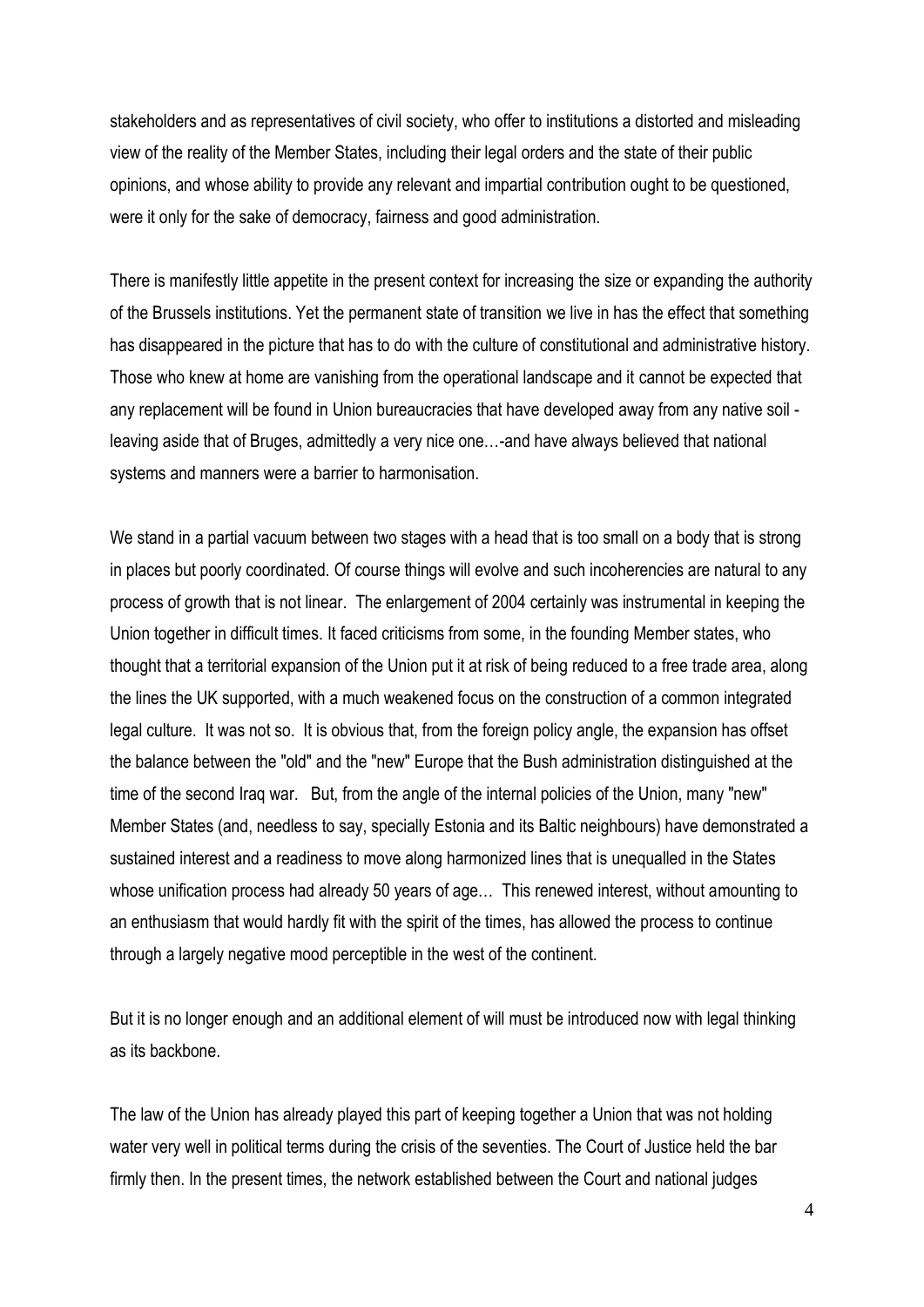including the Supreme Courts of the Member States, and the dialogue of the judges that it produces, are a decisive factor of the cohesive capacity of EU mechanisms.

There is a certain mystique of legislative deliberation in the Court's inner vision of its constitutional function, that draws on an analogy with the Gods on the Olympus or the Sabbath of the witches depending on which mythology one draws. It has also to do with making the tables talk. Each Member of the Court is the bearer of a portion of the collective soul of the peoples that brought him or her in the Chamber and, by touching fingers of his fellow searchers, is able to let a collective voice raise from the depth of the ages to pour its glory onto present times.

Admittedly, this glory uses passageways that are not obviously noble for the uneducated eye, such as determining the social rights of migrant prostitutes, ruling on dumping cases, deciding the scope of procurement law, defining positions in the Customs Tariff or assessing the distinctive character of a trade mark. After all, the stuff that days are made of. The subject matter is, once again, unsubstantial. The aim of it all is to put together minds that are differently formed and are able to provide an educated emanation of their respective place of intellectual origin, so that they may come out with a judgment that is not only a commonly agreed interpretation of the collective law of the Union but the result of an assessment of the various tools and methods available to approach a case and of a choice of the most effective or of the least controversial option or mix of options.

What takes place inside the Court is only a small scale replica of the resonance that is perceptible between the Higher national Courts and the European Courts. It is commonly said that the ordinary judges of Union law are the national judges. I would say, not only ordinary. The rulings of the *Bundesverfassungsgericht* on the Banking Union have acquired an authority and an influence sufficient to compare with, if not to equal, that of the ECJ, in spite of not being binding on any one outside Germany. That may be an extreme example, but certainly not an isolated one. To name but another, the Constitutional Review Chamber of the Estonian Supreme Court is one whose judgments are also in demand on the Kirchberg.

It is the duty of national jurisdictions to form a body of legal thinking that is not only coherent, to ensure equivalence and effectivity in the delivery of rights emanating from Union law, but that is common to all, to such an extent that a case to be decided under the law of a given Member State could be dealt with by the Courts of another without a negative effect for the performance of justice. This result can be facilitated by the many common rules that are adopted, or about to be adopted, in the area of freedom,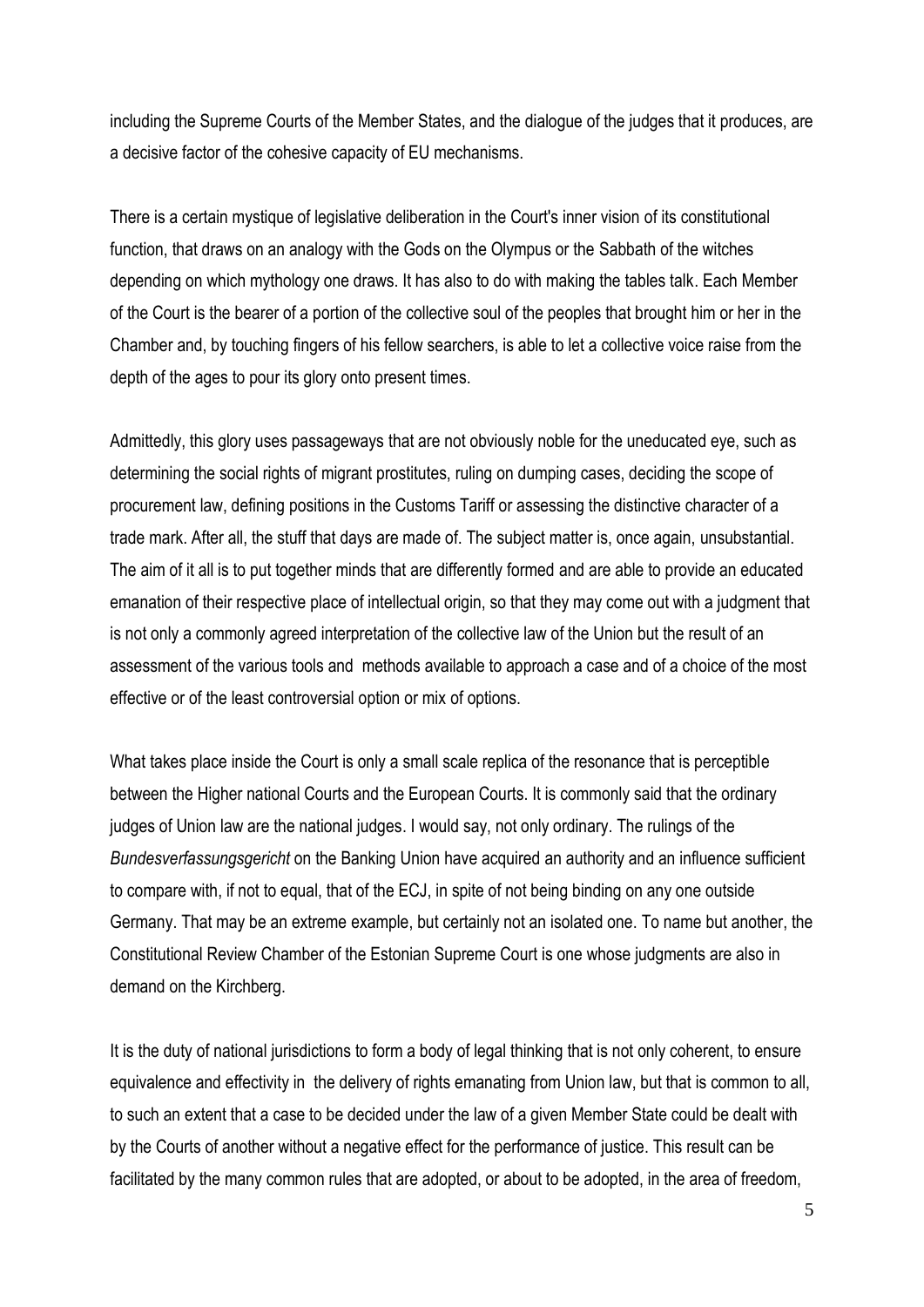security and justice. My colleague Hans NILSSON will take up that point later on. But it should mainly be the result of the proximity that comes from being familiar with how other partners think, from being interested in it and open to it, at ease yet constructively critical. The law of other Member States is not fact, it is law. I am not a witness of it, I am a party to it.

But legal integration is not solely a matter for judges. It is also a subject where academic input is essential; I must leave that to others than myself. It is also highly relevant to legislative work, and there I have a word to say.

The simplistic approach to legislation is that there is one and only one path, in the broad domain of matters of shared competence, from unexercised competence to exclusive competence of the Union, from minimal to maximal harmonisation and, for the choice of the relevant instrument, from directives, which leave the choice of form and methods to national authorities, to regulations, directly applicable and binding in their entirety. This "ever closer" approach, so unpopular in London, justifies the Commission's systematic preference for regulations in its proposals concerning the internal market. When this amounts to proposing regulations when most of the intended legal effects are to require certain acts from the Member States and to delegate powers of action to the Commission, it sounds to me like an abuse of the instrument for ideological purposes.

A dogmatic approach to the legal form of proposals, and the relative facility of having legislation adopted in the present institutional context of the Union, may lead to implementing difficulties at home down the road. And these difficulties may involve the national courts and occasion possible conflicts and situations of institutional crises.

Therefore, if one takes a rational view of integration in the complex phase we are going through, special attention to the constitutional requirements of the Member States is required. The supremacy of EU law in force over national law should be respected but EU law in the making should identify potential sources of crisis and avoid them rather than force the way through qualified majority voting with ears and eyes shut. Once again, the case law of the national courts is also law of the Union and to disregard it completely for the sake of an absurdly aggressive concept of the community method will not do. Fortunately the inclusive approach has mainly prevailed recently for the good of all and without compromising at all the prospect of integration, quite to the contrary. The inclusion of an intergovernmental agreement between the Member States in the construction of the Single Resolution Mechanism for banks, that has been criticized by part of the doctrine as inter-governmentalist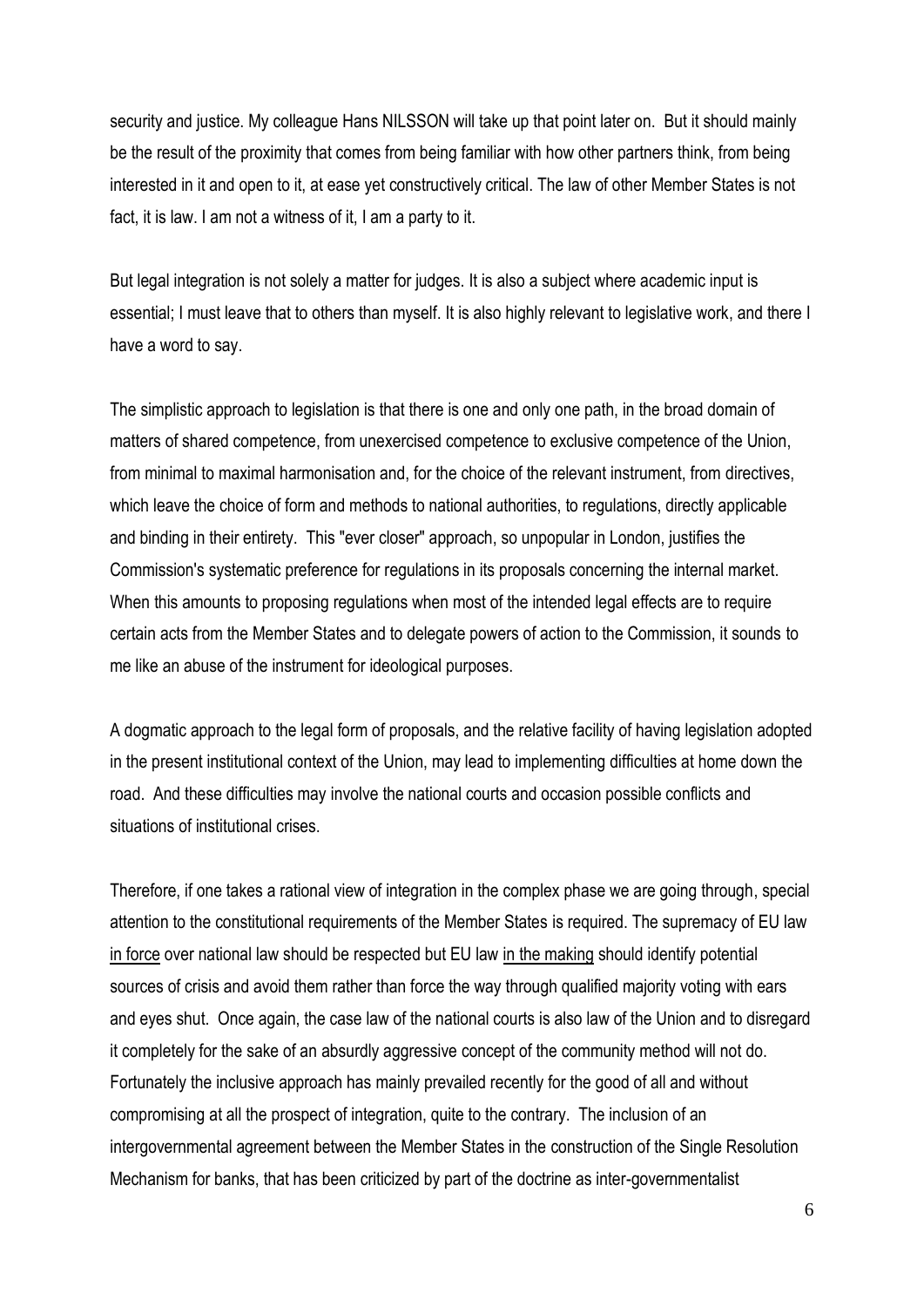regression, is the opposite since it brings interdependence several steps further without antagonising national constitutional bodies and courts.

The same applies *a fortiori* to matters which, until quite recently, were regarded by the ECJ as falling within the procedural autonomy of Member States, such as remedies and procedures, the organisation of justice, which there are now bases to harmonise -but at a pace that must be considerate. I have always expressed in this respect my doubts about the wisdom of Vice President's Reding's agenda according to which there should be a single minister of justice for Europe as a whole in ten years time.

The weakening of the justice systems and of the middle structures of state government in some Member States would not be an asset for the Union since it would augment the risk of inconsistencies between Union law and the existing framework of national regulation.

This is why, in my view, national authorities, parliamentary and governmental, should, like judicial bodies, retain their functional independence and their autonomous culture, yet speak more and more a language that is understandable to each other - thus avoiding a top-down line of integration that is not supported by a sustained and intensive horizontal dialogue between national administrations and structures. This is of course not anything directed against the European Commission - whose place in such a dialogue no one denies.

My conclusive assessment of this situation is that the EU mechanisms work technically very well, that things are moving towards heavy transfers of additional powers to be exercised at Union level, but in a political context where popular confidence in national government structures and in EU integration is weak or very weak.

Fundamentally, the question thus put is that of an integration into what? An integration that dissolves national identities into a uniform melting-pot is neither the original purpose of a Union based on subsidiarity and the principle of conferral, nor a realistic political possibility in the current times. Yet none of the forms of Union between States or nations that have taken place in Europe since the end of the nineteenth century has been successful. We have two main methods to see to it that the same does not happen to the European Union. One is wrong. It is to let the degradation of the capacity of autonomous government of national administrations continue in the hope that it will increase the need for stronger political structures in Brussels. Such an evolution would indeed make a return to a state of no-Union more and more dangerous - but it would not make it less likely, with the piling up of frustration,